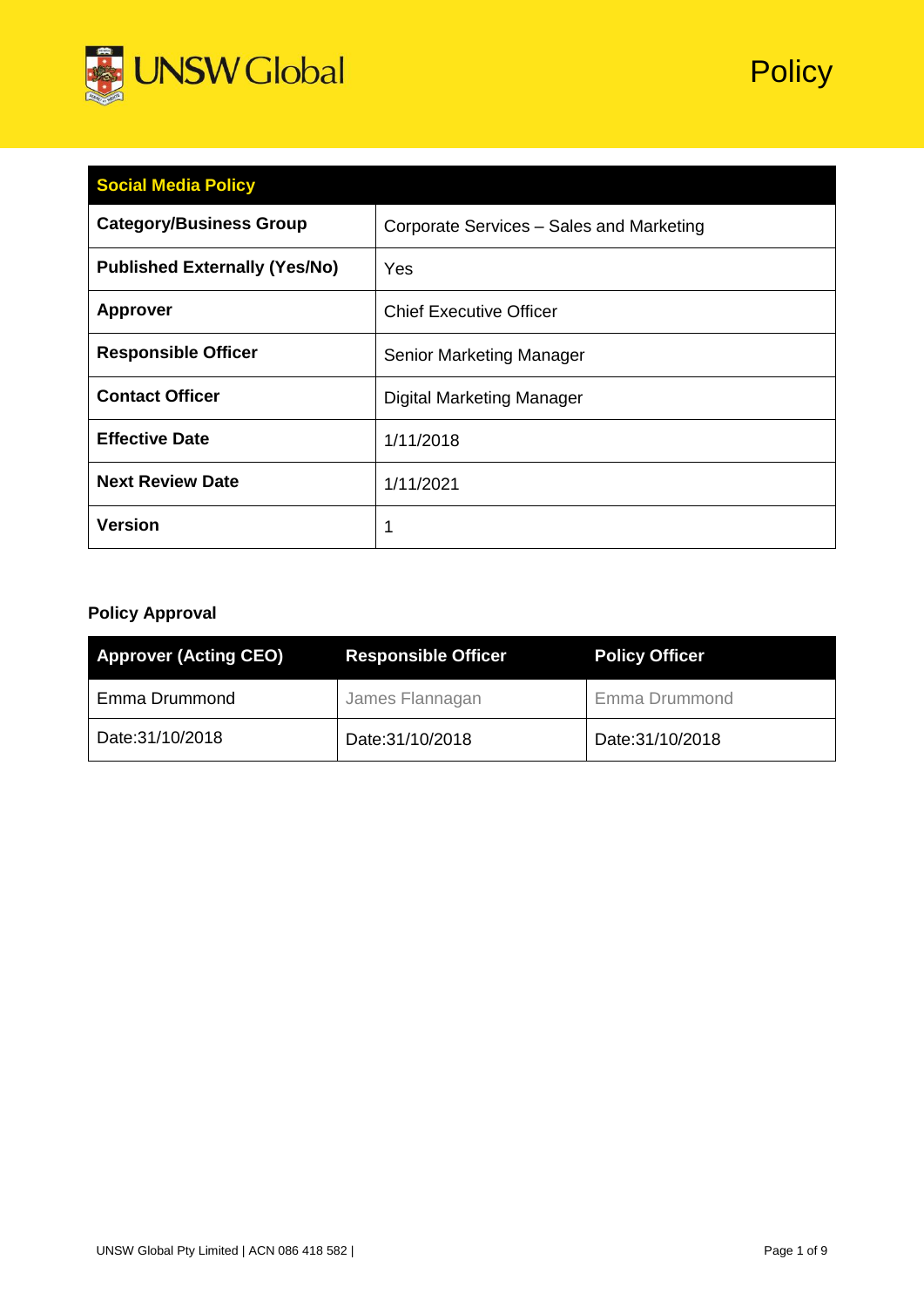

# **Policy**

## **1 Background**

UNSW Global uses Social Media as a means to disseminate content and to facilitate communication in the delivery of programs, as well as to promote UNSW Global, its activities and the activities of its Employees and Students. UNSW Global also uses Social Media to communicate with Students, Prospective Students and the general public.

UNSW Global recognises that its Employees and Students also use Social Media for a variety of purposes, some of which may relate to UNSW Global and others which are for solely personal use.

UNSW Global provides its Employees and Students with Information & Communication Technology (**ICT**) resources, which can be used to access Social Media for various purposes.

## **2 Purpose**

This Policy provides a framework to ensure that all Social Media content generated on behalf of UNSW Global is produced, delivered and managed in a way which is consistent with UNSW Global's policies, and the UNSW Global brand.

This Policy also aims to inform the users of Social Media on how to use Social Media within the guidelines of UNSW Global's Code of Conduct and other related policies, and to ensure that Social Media is used in a legal, ethical and responsible manner.

## **3 Scope**

This Policy applies to all users of UNSW Global Social Media and all persons using UNSW Global Information & Communication Technology (**ICT**) resources to access Social Media including, but not limited to:

- (a) Employees;
- (b) UNSW Global Students; and
- (c) contractors, third parties, agency staff and visitors to UNSW Global.

These users may represent UNSW Global via Social Media, or identify themselves with UNSW Global while communicating via Social Media, or use UNSW Global ICT resources to access Social Media for their professional or personal use.

## **4 Definitions**

*Business Day* means a day that is not a Saturday, a Sunday or a public holiday or bank holiday, as defined by the *Corporations Act 2001* (Cth).

*Employee* means a person who carries out work in any capacity for a person conducting a business or undertaking (PCBU), including work as: an employee, contractor or subcontractor, an employee of a contractor or subcontractor, or an employee of a labour hire company assigned to work for a PCBU, an outsourced employee, an apprentice or trainee, a student gaining work experience, volunteer.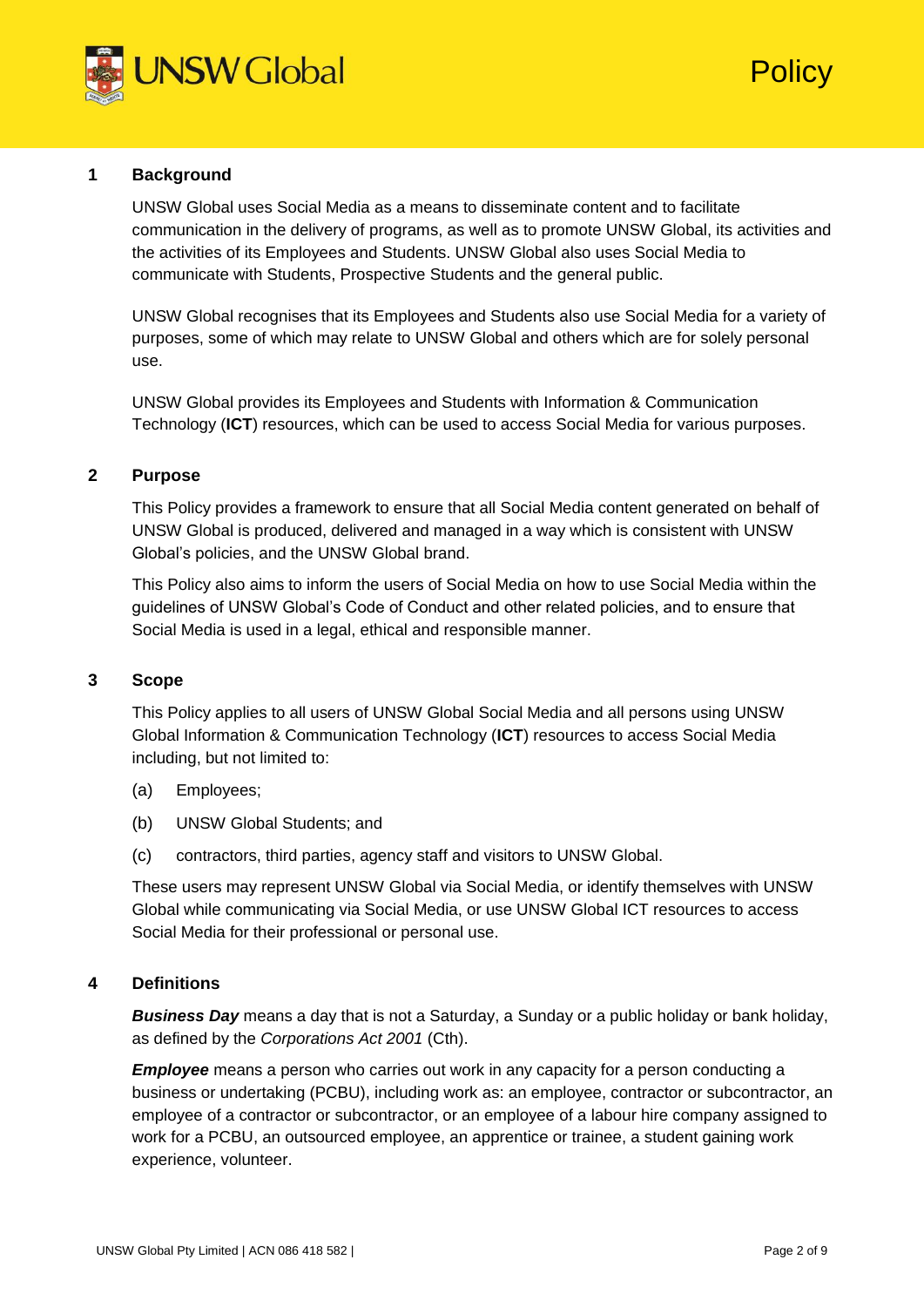

*Intellectual Property Rights (IPR)* means all forms of intellectual property rights throughout the world including (present and future) copyright, registered patent, design, trade mark and Confidential Information, including know-how, trade secrets, signs, distinctive marks, biological material, devices, models, formulae, graphs, photographs, drawings, business plans, methodologies, inventions, policies, records, memoranda and notes.

*Moderation* means the act of reviewing and approving content before and/or after it is published on a Social Media platform.

*Post* means a piece of writing, image, or other item of content published online, typically on a blog or Social Media website or application.

*Prospective Student* means a person (whether within or outside Australia) who intends to become, or who has taken any steps towards becoming a Student or an 'overseas student' as defined by the *Education Services for Overseas Students (ESOS) Act 2000*.

*Social Media* means all internet-based publishing technologies. Most forms of Social Media are interactive, allowing authors, readers and publishers to connect and interact with one another. The published material can often be accessed by anyone. Forms of Social Media include, but are not limited to, social or business networking sites (i.e. Facebook, LinkedIn), video and/or photo sharing websites (e.g. YouTube), business/corporate and personal blogs, micro-blogs (i.e. Twitter), chat rooms and forums.

*Student* means all UNSW Global students, including:

- (a) Students who are enrolled with UNSW Global to study a program of studies which is delivered by UNSW Global; and
- (b) Students previously enrolled, not currently enrolled and Students on program leave, where conduct relevant to this Policy occurred while they were enrolled, or is directly related to their enrolment.

*Tweet* means a message up to 140 characters and/or an image posted on Twitter.

*UNSW* means the University of New South Wales Sydney.

## **5 Policy Statement**

- (a) UNSW Global encourages the use of Social Media and at the same time, must ensure that its content and use enhances the reputation of UNSW Global and is managed within a clear and accountable framework consistent with UNSW Global policies and procedures.
- (b) The intention of this Policy is not to inhibit appropriate innovation or creativity.
- (c) Social Media can be used in three main ways at UNSW Global:
	- (i) in an official capacity on behalf of UNSW Global (currently limited to specific Employees within the Marketing and Communications Business Unit);
	- (ii) in a professional or personal capacity within the workplace; and
	- (iii) in a purely personal capacity, independent of the workplace.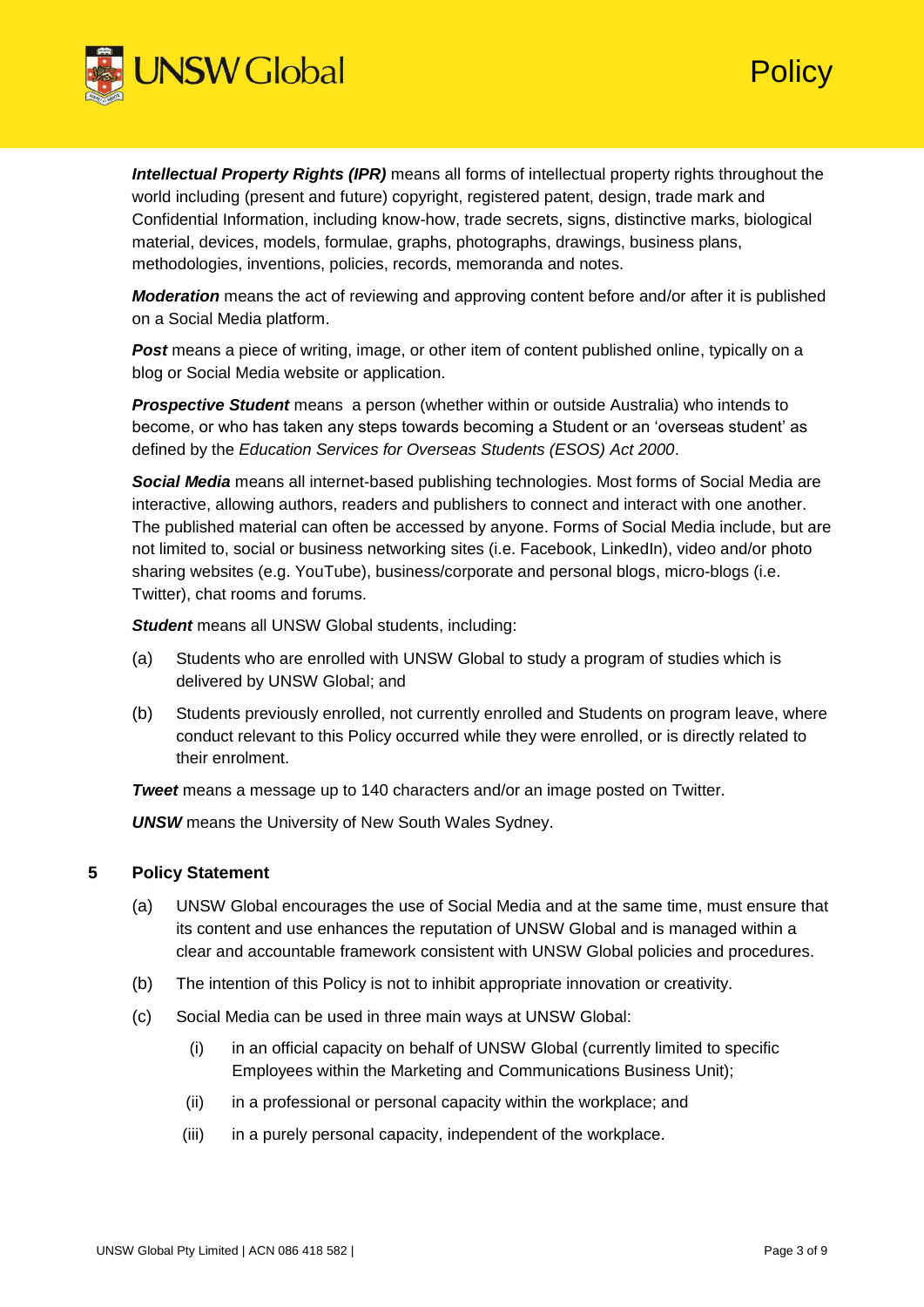

(d) Social Media platforms are moderated in accordance with their own terms and conditions, which may apply over and above this Policy. All Social Media users are expected to comply with these terms and conditions.

## **5.2 UNSW Global-generated Social Media**

- (a) UNSW Global maintains a range of UNSW Global-generated Social Media, and as such, moderates all content posted by Social Media users to those platforms. UNSW Global reserves the right to edit, amend, delete or otherwise respond to any Posts published on UNSW Global-generated Social Media where considered necessary.
- (b) UNSW Global does not endorse nor take responsibility for content posted on UNSW Global-generated Social Media by third parties.
- (c) If Employees find UNSW Global-generated Social Media content interesting or entertaining or useful to their professional or personal network, they are encouraged to re-share it. It must be noted, however, that while sharing such content is highly appreciated, it is absolutely voluntary, and Employees should not feel compelled to disseminate UNSW Global messages on their own Social Media accounts.

## **5.3 Official Use of Social Media on behalf of UNSW Global**

- (a) As noted in clause 5(c)(i) above, official use of Social Media is currently limited to specific Employees within the Marketing and Communications Business Unit. Official use of Social Medial includes, but is not limited to:
	- (i) maintaining a profile page for UNSW Global on any social or business networking sites;
	- (ii) making comments on such networking sites for and on behalf of UNSW Global;
	- (iii) writing or contributing to a blog and/or commenting on other people's or business' blog posts for and on behalf of UNSW Global; and/or
	- (iv) posting comments for and on behalf of UNSW Global on any public and/or private web-based forums or message boards or other internet sites.
- (b) UNSW Global endeavours to respond to queries posted on UNSW Global-generated Social Media in a timely fashion. A response should be posted within the same Business Day, or the next Business Day if the query or comment was posted during public holidays, weekend or any other day not counted as a Business Day.
- (c) UNSW Global monitors external, non UNSW Global-generated Social Media and other websites in order to maintain an accurate and consistent image of UNSW Global.
- (d) If UNSW Global identifies a Post which is considered to depict an inaccurate, misleading or deceptive image of UNSW Global, UNSW Global may:
	- (i) correct the inaccurate or misleading content while responding to the Post or Tweet; or
	- (ii) request the site owner or administrator to moderate the Post or Tweet.

**Policy**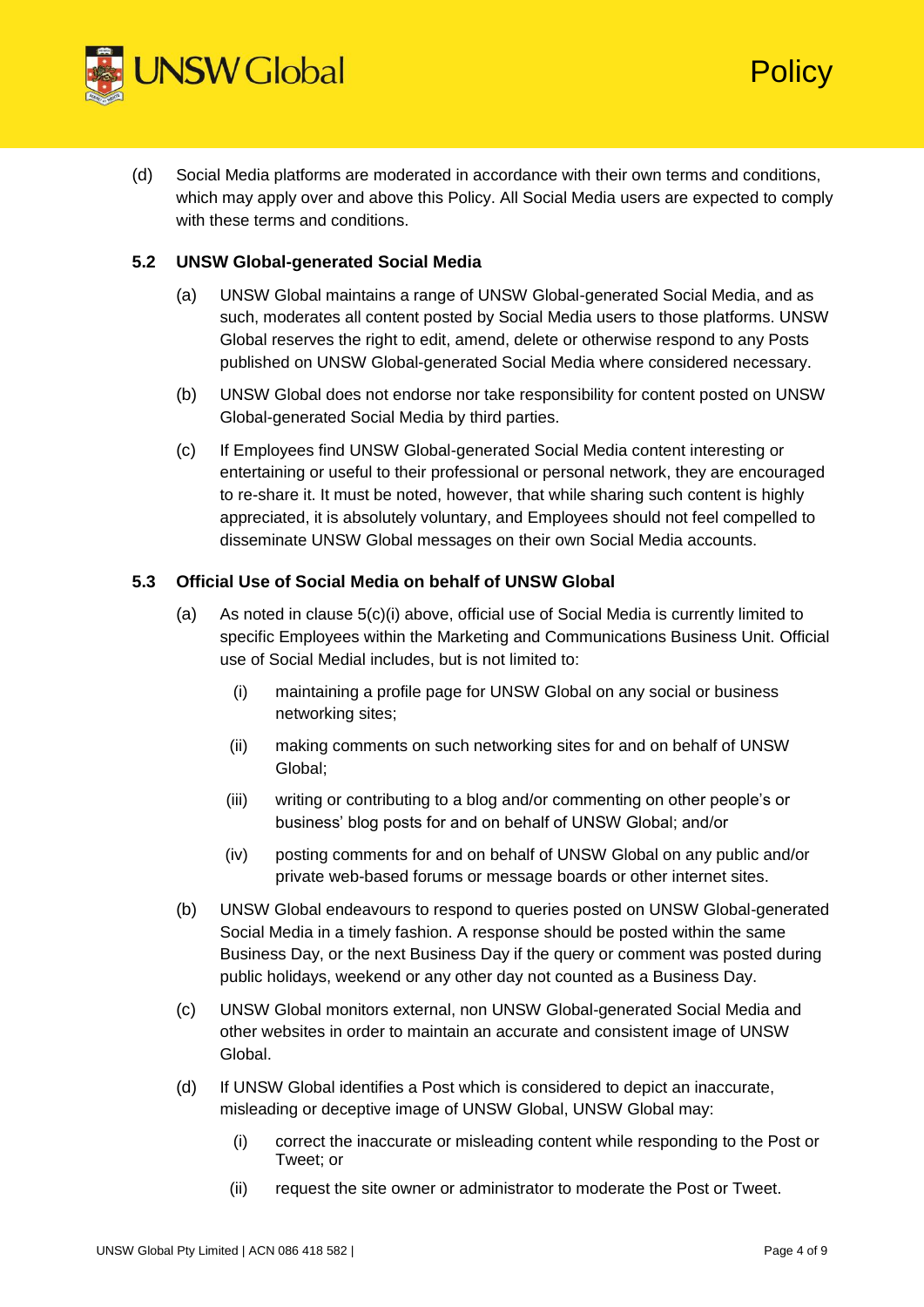

**Policy** 

#### **5.4 Professional use of Social Media**

- (a) Professional use of Social Media means an Employee using a Social Media platform in a way which has a nexus to UNSW Global, or is for a work-related purpose. UNSW Global recognises that engaging in Social Media can be an important part of day-to day communications involving UNSW Global Employees, Students, Prospective Students, suppliers and other relevant parties.
- (b) UNSW Global also recognises that Social Media, by its collaborative nature, can be used as an important tool to enhance Student learning experiences.
- (c) When participating in Social Media platforms for a work-related purpose, Employees must ensure that all content:
	- (i) is in full compliance with all confidentiality and privacy obligations;
	- (ii) does not infringe any IPR of UNSW Global, UNSW or of other third parties;
	- (iii) does not breach any contractual obligations;
	- (iv) does not bring the business of UNSW Global or UNSW into disrepute in a manner that could reflect adversely on the business of UNSW Global or UNSW;
	- (v) is not obscene, offensive, threatening, derogatory, defamatory, harassing or hateful to another person or organisation, in particular, to: UNSW Global, its Employees, partner organisations (including UNSW), officers, competitors, clients and customers, suppliers and other businesses with whom UNSW Global and/or its Employees have dealings or may have dealings; and
	- (vi) is otherwise accurate and is not misleading or deceptive.
- (d) In addition, Employees are reminded that when communicating for a work-related purpose they are representing themselves as Employees of UNSW Global and must act in a professional manner, and should consider the following principles:
	- (i) confining comments to area/s of expertise;
	- (ii) not mixing personal communications or opinions with professional communications;
	- (iii) posting meaningful and respectful comments while keeping the language professional and courteous;
	- (iv) being open, honest and transparent;
	- (v) responding in a timely manner. If additional time is needed to research an answer, let the reader know it will take time and reply as quickly as possible;
	- (vi) checking the accuracy of all statements; and
	- (vii) keeping any response clear, appropriate and polite, even when responding to a negative or inaccurate comment.
- (e) Employees are encouraged to visit [UNSW Social Media Communication Guidelines](https://www.unsw.edu.au/sites/default/files/uploads/UNSW%20Social%20Media%20Communication%20Guidelines_July2018.pdf) for further information regarding responsible use of Social Media channels.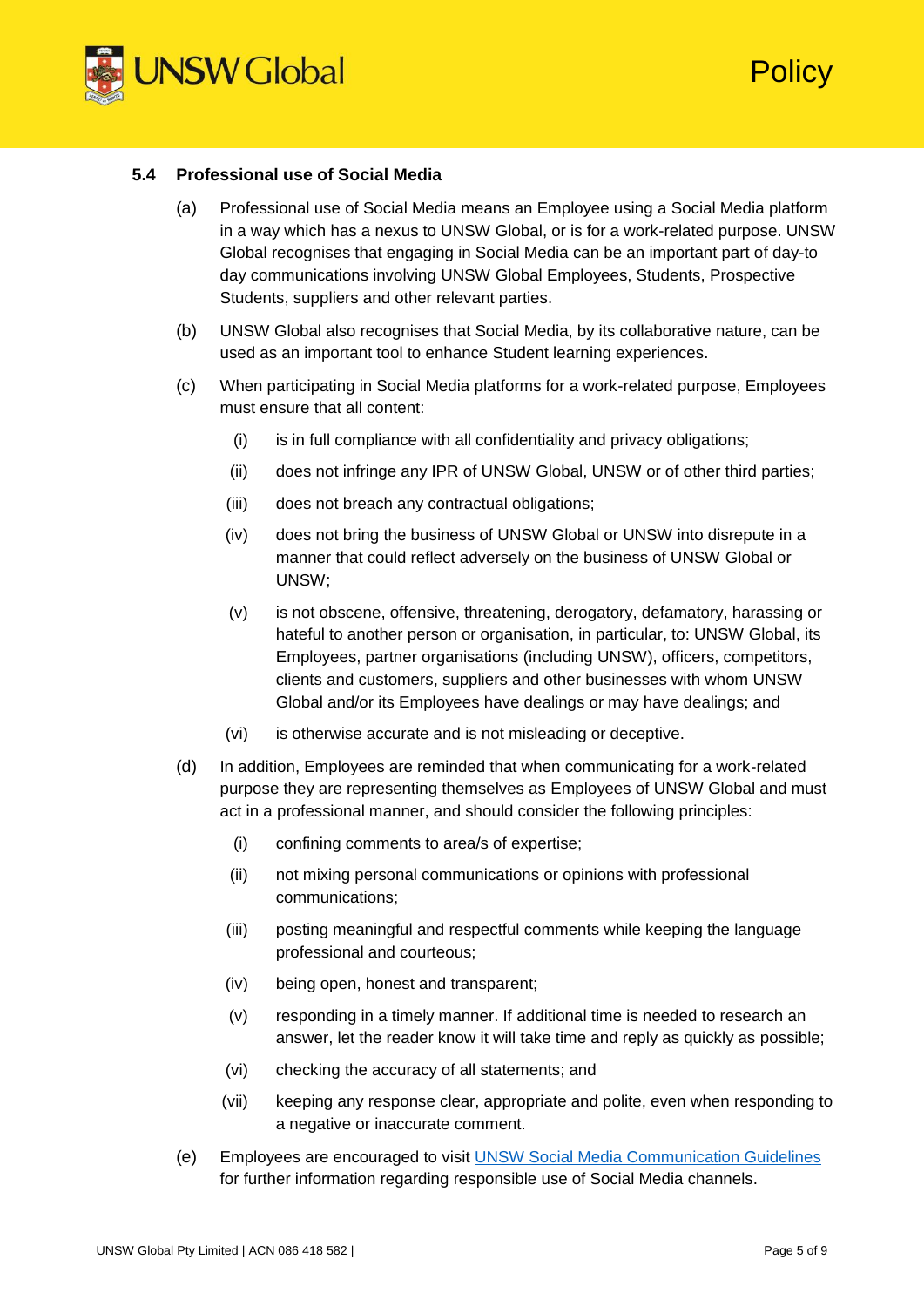

**Policy** 

#### **5.5 Personal use of Social Media**

- (a) This Policy is not intended to govern the activities of Employees and UNSW Global Students using Social Media in their personal capacity, where the user makes no reference to UNSW Global, its Employees, Students, products or services. Employees are permitted to have access to Social Media platforms during ordinary work hours for limited and reasonable personal use, for example, during meal breaks.
- (b) However, the Policy applies to those Employees and Students who choose to make references to UNSW Global, its Employees, Students, products or services, irrespective of the Social Media platform used, the timing or the location of use.
- (c) Employees and Students who choose to make such references when using a Social Media platform in a personal capacity must refrain from posting, sending, forwarding or using, in any way, any inappropriate material including but not limited to material which:
	- (i) is intended to (or could possibly) cause insult, offence, intimidation or humiliation to UNSW Global, its Employees and/or UNSW Global Students;
	- (ii) is defamatory or could adversely affect the image, reputation, viability or profitability of UNSW Global or UNSW; and/or
	- (iii) contains any form of confidential information relating to UNSW Global or UNSW.
- (d) The UNSW Global company logo, branding or other marketing or intellectual property may not be used without permission from the Marketing Communications department.
- (e) Users of Social Media are encouraged to visit the [Stay Smart Online w](https://www.staysmartonline.gov.au/)ebsite which provides easy to understand advice on how individuals can protect themselves online as well as up-to-date information on the latest online threats and how to respond.

## **5.6 Use of UNSW Global ICT Resources to Access Social Media**

- (a) Employees and Students using UNSW Global ICT resources to access or utilise Social Media must observe all applicable law and regulations and adhere to the terms of this Policy, the Acceptable Use of IT Resources Policy, the Acceptable Use of ICT Resources for Students Policy and any other relevant policies and procedures.
- (b) This obligation remains in force regardless of whether the Social Media is being used for work or study-related purposes, or for personal use.

## **5.7 Monitoring**

(a) UNSW Global employs various measures to protect the security and privacy of its ICT resources, which includes backup, logging of activity and monitoring of general usage patterns.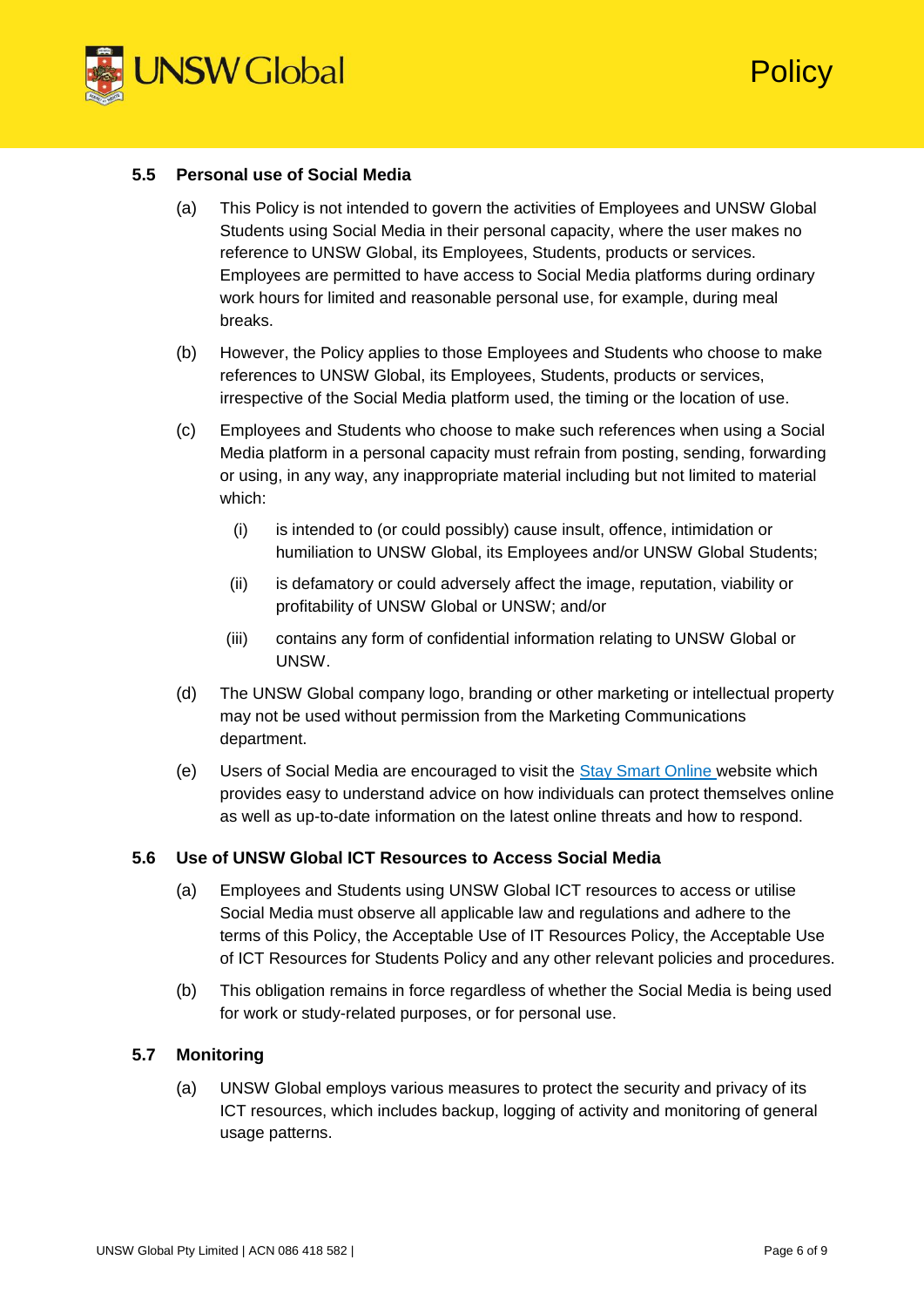

(b) UNSW Global reserves the right to inspect and access all material on its ICT resources, including Social Media activity, to ensure that any use of its ICT resources complies with the law and any relevant policies and procedures.

## **5.8 Breach of this Policy**

- (a) Breach of this Policy may constitute unsatisfactory performance, or in the case of a Student, non-academic misconduct. Depending on the nature and severity of the breach, this may result in disciplinary action in accordance with the *Code of Conduct*, *Managing Unsatisfactory Performance and Conduct Procedure* or *Student Misconduct Policy.*
- (b) If any person becomes aware of or suspects a breach of this Policy, they should contact their immediate manager, supervisor or teacher, as appropriate. Any such contact will be treated as confidential, and any information disclosed will be properly investigated.
- $(c)$  Please refer to the case studies in the [Appendix A](#page-8-0) for some examples where actions by users of UNSW Global Social Media could lead to a breach of this Policy and related policies and procedures.

## **6 Legal and Policy Framework**

## **6.1 Responsibilities**

(a) *Approver*

The Chief Executive Officer is responsible for the approval of this Policy.

(b) *Responsible Officer*

The Senior Marketing Manager is responsible for the implementation, dissemination and review of this Policy.

(c) *Contact Officer* 

The Digital Marketing Manager is responsible for the day to day implementation of this policy and is the first point of contact for all enquiries that relate to this Policy.

(d) *Policy and Compliance Officer* 

The Policy and Compliance Officer is responsible for the administration and publishing of this Policy.

(e) *Staff, Supervisors and Executives*

UNSW Global staff, supervisors and executives are responsible for assisting in the implementation of and adherence to this Policy.

## **6.2 Review**

This Policy is due for review three (3) years from its date of implementation or in case of legislative or regulatory changes.

**Policy**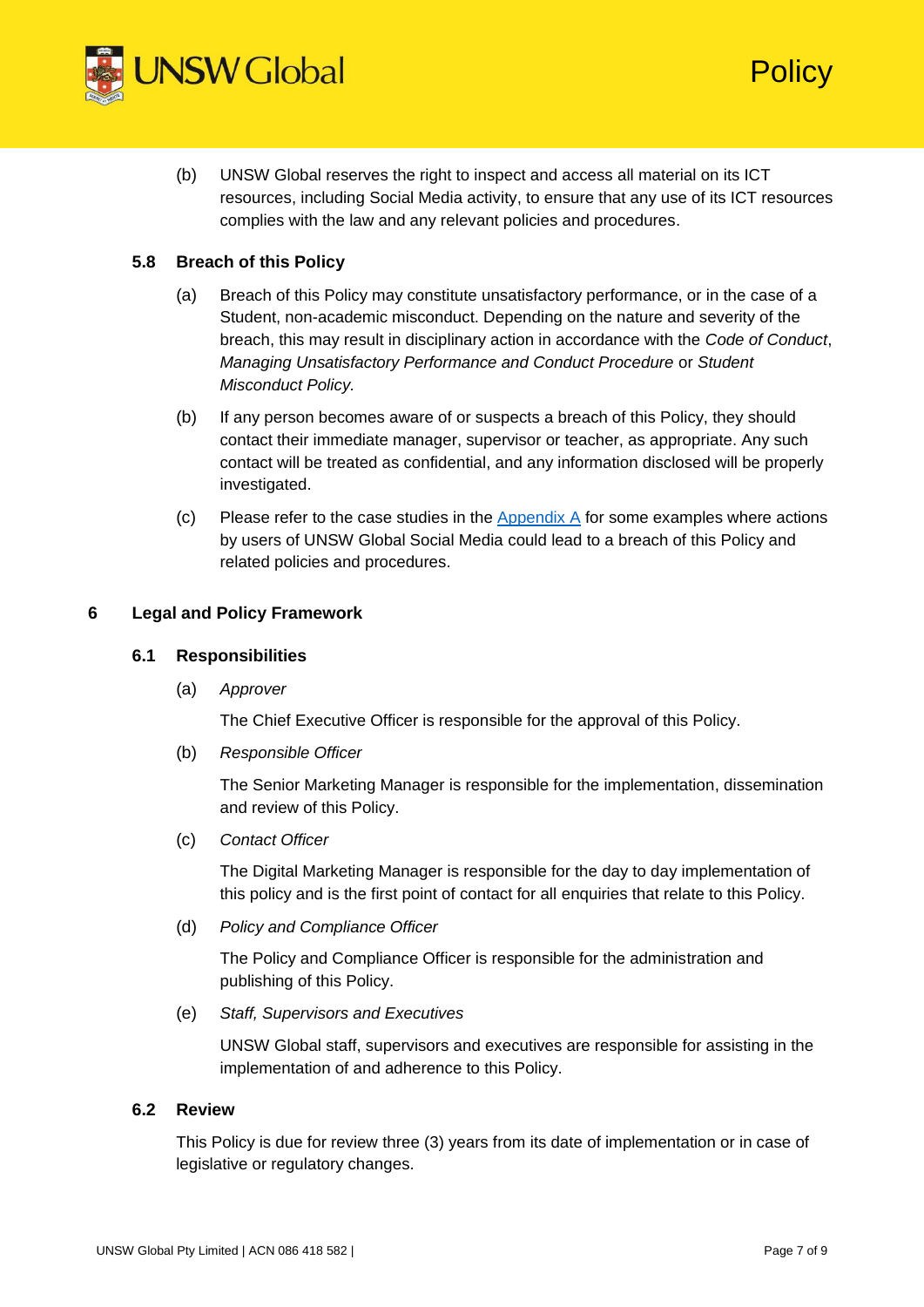



## **7 Related Documentation**

(a) [Appendix A: Case Studies](#page-8-0)

## **8 Related Policies and Procedures**

- (a) [Acceptable Use of IT Resources Policy](https://intranet.unswglobal.unsw.edu.au/Policy/Policy/Acceptable%20Use%20of%20IT%20Resources%20Policy.pdf)
- (b) [IT Security Policy](https://intranet.unswglobal.unsw.edu.au/Policy/Policy/IT%20Security%20Policy.pdf)
- (c) [Code of Conduct](https://intranet.unswglobal.unsw.edu.au/Policy/Policy/Code%20of%20Conduct%20Policy.pdf)
- (d) Conflict [of Interest Policy](https://intranet.unswglobal.unsw.edu.au/Policy/Policy/Conflict%20of%20Interest%20Policy.pdf)
- (e) [Managing Unsatisfactory Performance and Conduct Procedure](https://intranet.unswglobal.unsw.edu.au/Policy/Procedure/Managing%20Unsatisfactory%20Performance%20and%20Conduct%20Procedure.pdf)
- (f) [Student Misconduct Policy](https://intranet.unswglobal.unsw.edu.au/Policy/Policy/Student%20Misconduct%20Policy.pdf)
- (g) [Student Misconduct Procedure](https://intranet.unswglobal.unsw.edu.au/Policy/Procedure/Student%20Misconduct%20Procedure.pdf)
- (h) Acceptable Use of ICT Resources for Students Policy
- (i) [UNSW Social Media Communication Guidelines](https://www.unsw.edu.au/sites/default/files/uploads/UNSW%20Social%20Media%20Communication%20Guidelines_July2018.pdf)

## **9 Version History**

|  | Version Control Date Effective Approved By Amendment Notes |
|--|------------------------------------------------------------|
|  |                                                            |